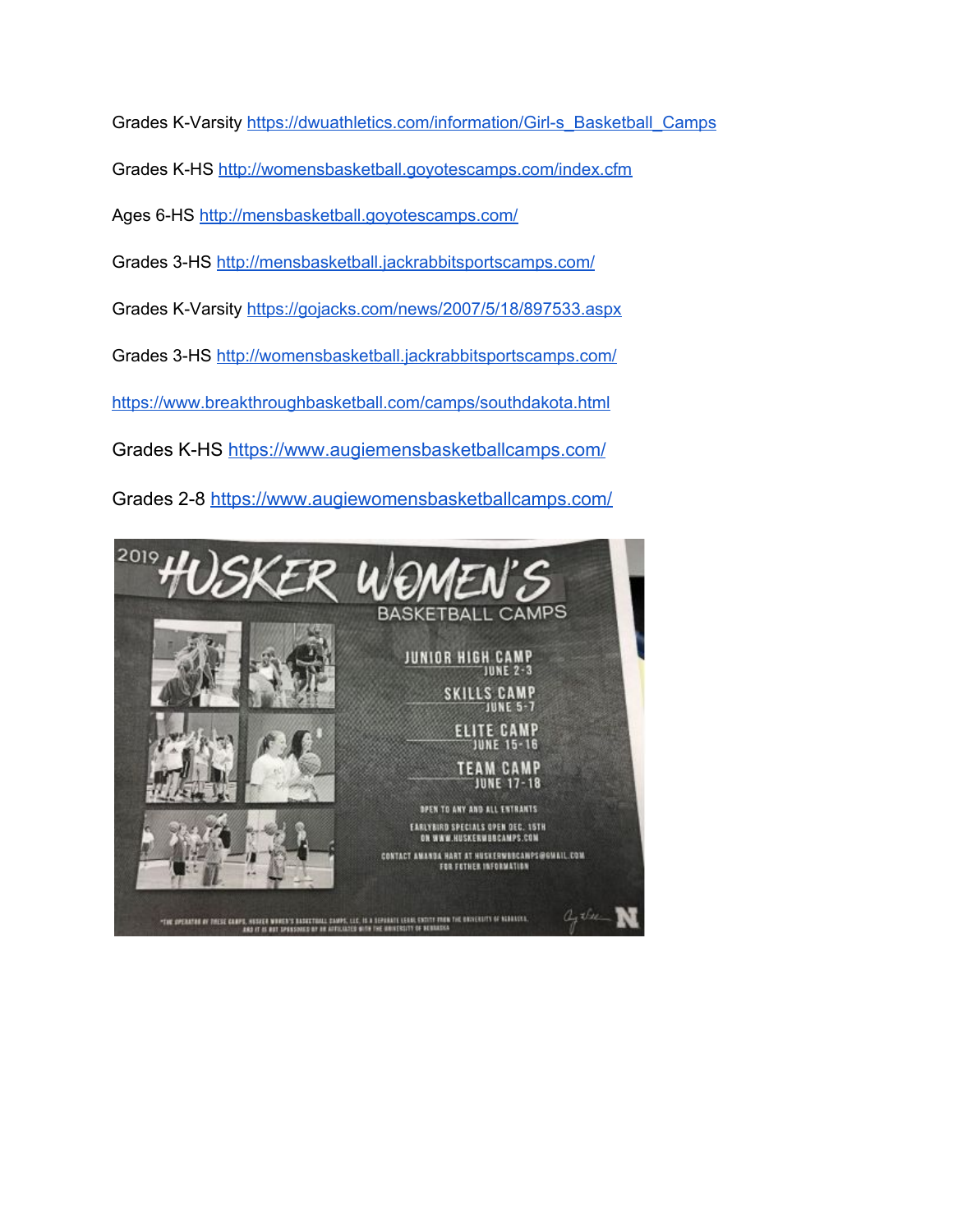## **Gorilla Hoops Camp**

The Gregory Basketball program will be hosting its annual basketball camp **June 5, 6, and 11** for students entering grades 3-9.

## When: June 5, 6, and 11

Time: Grades 6-9 will attend camp from 8:30-10:30 a.m. Grades 3-5 will attend camp from 10:45-Noon

Camp will take place at the Gregory Memorial Auditorium

Cost: Camp fee will be \$25.00 for all campers. Cost includes a camp t-shirt

| Please fill out the registration form below and return to the Gregory Elementary<br>office or send it to Jeff Determan:<br>Jeff Determan<br>411 Rosebud Ave.<br>Gregory, SD 57533                                                                                                                                                                    |  |  |
|------------------------------------------------------------------------------------------------------------------------------------------------------------------------------------------------------------------------------------------------------------------------------------------------------------------------------------------------------|--|--|
|                                                                                                                                                                                                                                                                                                                                                      |  |  |
| Tshirt Size: YS YM YL AS AM AL AXL                                                                                                                                                                                                                                                                                                                   |  |  |
|                                                                                                                                                                                                                                                                                                                                                      |  |  |
| Address and the contract of the contract of the contract of the contract of the contract of the contract of the contract of the contract of the contract of the contract of the contract of the contract of the contract of th                                                                                                                       |  |  |
|                                                                                                                                                                                                                                                                                                                                                      |  |  |
| Phone experience and the second contract of the second contract of the second contract of the second contract of the second contract of the second contract of the second contract of the second contract of the second contra                                                                                                                       |  |  |
| My child will be participating in the Gorilla Hoops Camp. I understand that the<br>Gregory School District and Coaches will not be liable for injury that may occur<br>during camp. My child is in the proper physical condition to participate in this camp<br>and any injury that may occur will be the sole responsibility of the child's family. |  |  |
| Parent/Guardian Name                                                                                                                                                                                                                                                                                                                                 |  |  |

Parent/Guardian Signature\_\_\_\_\_\_\_\_\_\_\_\_\_\_\_\_\_\_\_\_\_\_\_\_\_\_\_\_\_\_\_\_\_\_\_\_\_\_\_\_\_\_\_\_\_\_\_\_\_\_\_\_\_\_\_\_\_\_\_\_\_\_\_\_\_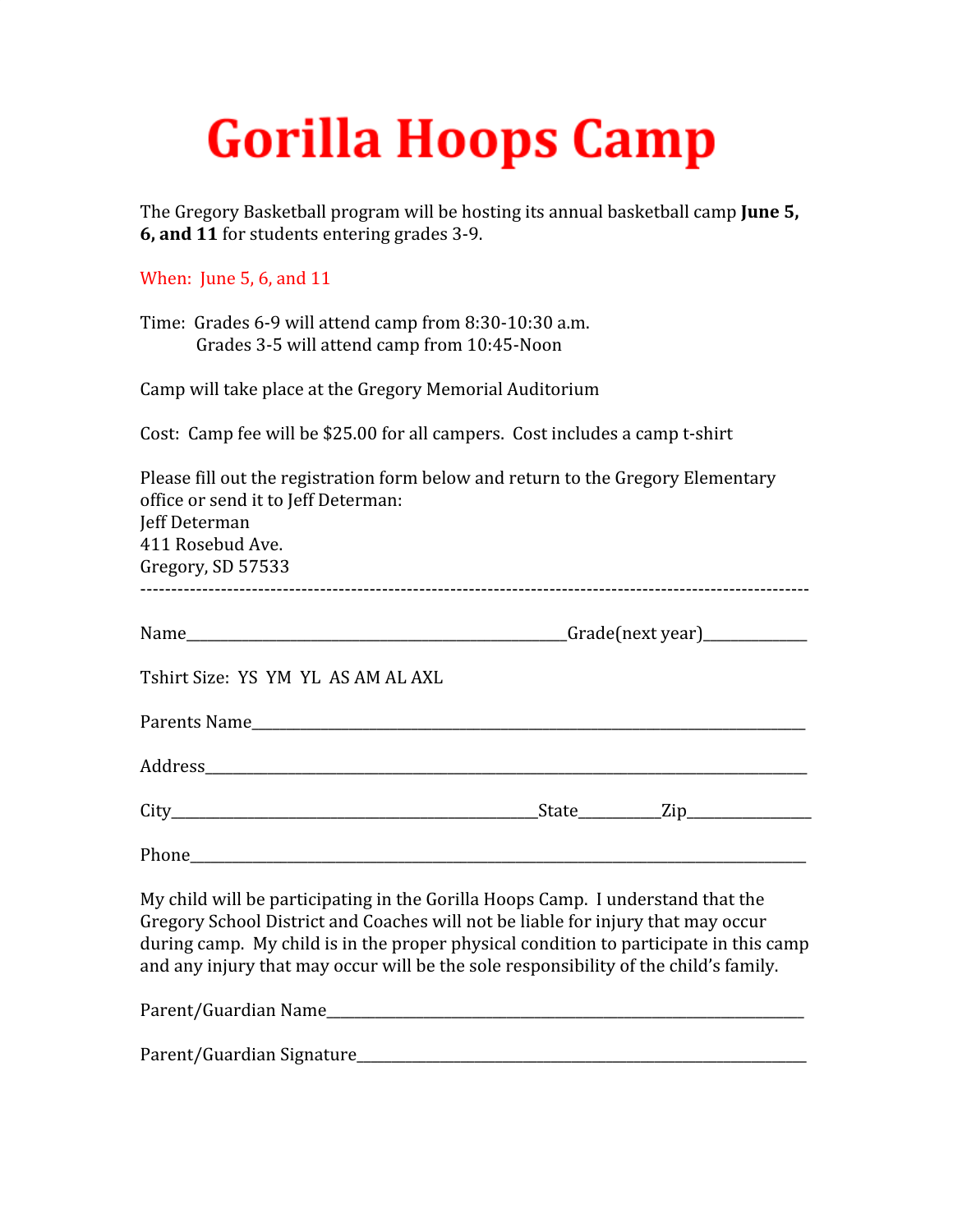

## **Basketball Workouts**

**Dates**: June 18, 25 and July 9 at Gregory Memorial Auditorium

**Time**: Grades 9-12 8:30 to 10:30 a.m. Grades 5-8 10:30-12:30

**Cost:** see attached form

**Ages**: Boys and Girls Gr. 5-12

**Workouts**: We will focus on a full shooting and scoring workout, Post/Guard Specific work, footwork fundamentals, live ball moves, offensive and defensive team concepts